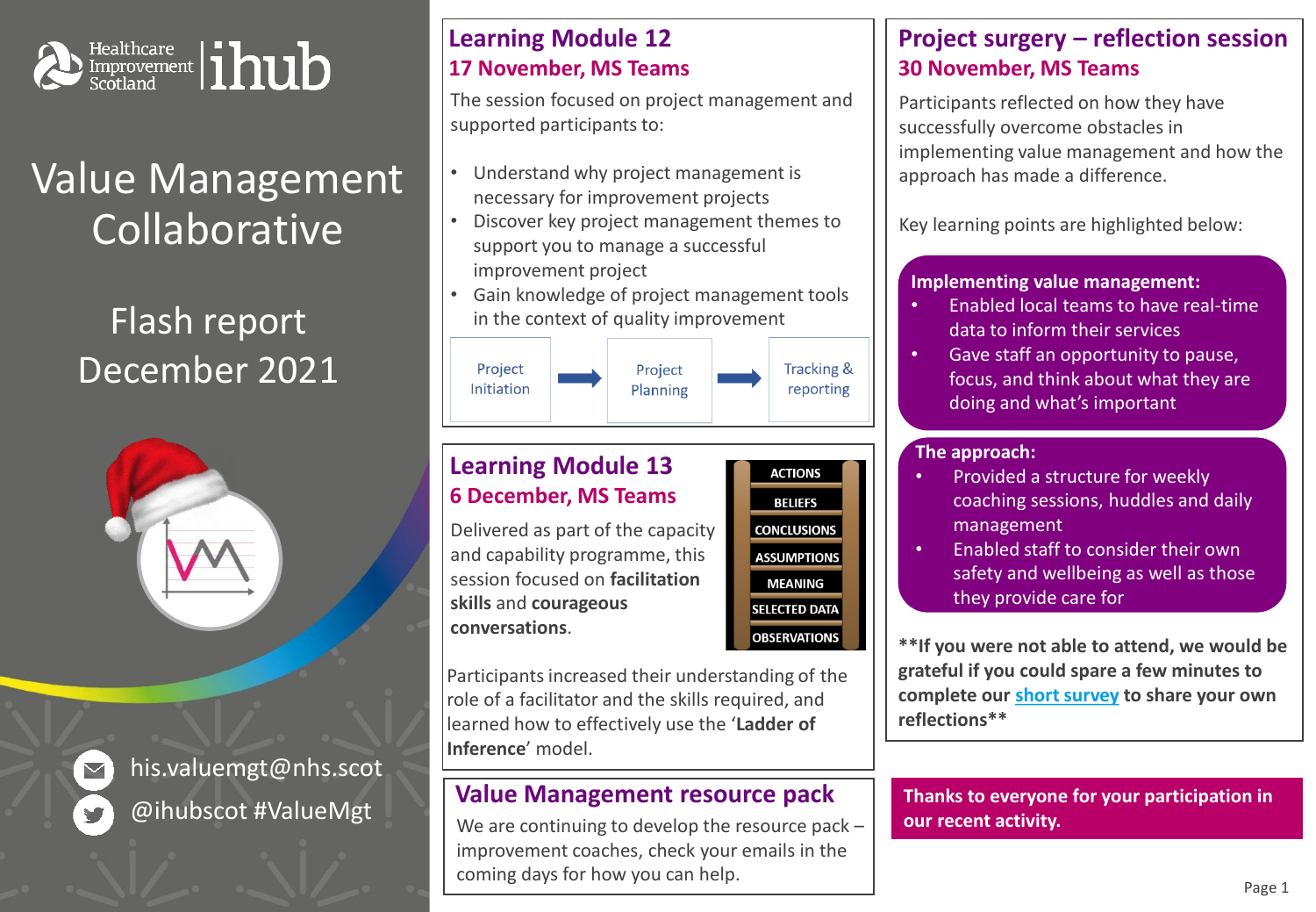## **Spotlight on NHS Tayside – Ward 2, Ninewells Hospital**

**Capacity work around 'Lost Time'**

**Ward 2 Ninewells** have been working on improvement work to identify what is causing 'lost time' on their ward.

- A poster was put up in a central area, for **staff to write down themes for anything that delayed them during their shifts** over a seven day period.
- Once the 'lost time' themes were collected, the team were asked to **tally every time they encountered one of the themes** over the next seven days.
- With the support of the Improvement Coach, they were then able to **analyse the data** collected by creating a **Pareto Chart** to see where to focus their improvement efforts and plan a **PDSA**.

#### **Themes generation**

#### Do you have lost time?

As a team do you feel that some processes take a lot of time and might feel like lost time? Areas like:

- Looking for missing items
- Travelling across different areas
- Time on the phone waiting

We are looking to capture these themed areas to help look at ways we can

#### improve these. **Data collection** Ward 2 - Ninewells Please tick every time this has happened **Lost Time Themes** Phoning Pharmacy to chase up discharge meds Repetitive cleaning schedule Wasted time spent travelling to clinical room for meds as WUNNIV none in patients room Issue with storage space & access Long time spent on phone to ambulance Searching for missing equipment Looking for NCP (Catheter Passports) in notes Time spend looking for displaced staff contact numbers Item not put away correctly Paperwork in cabinet ran out Clinical stock ran out **IT Issue** Not enough staff to buddy up with Medical equipment not working No batteries in thermometers No medication in Pods Looking for kaldex NO STAFFING LEVELS

#### **Pareto chart showing lost time**



#### **Testing through PDSAs**

Ward 2 have started doing PDSAs to test working from the treatment room drug cupboard as an alternative to using drug trolleys. During this test of change they are assessing if this reduces the time wasted and if there are any benefits, problems, or safety risks. Page 2